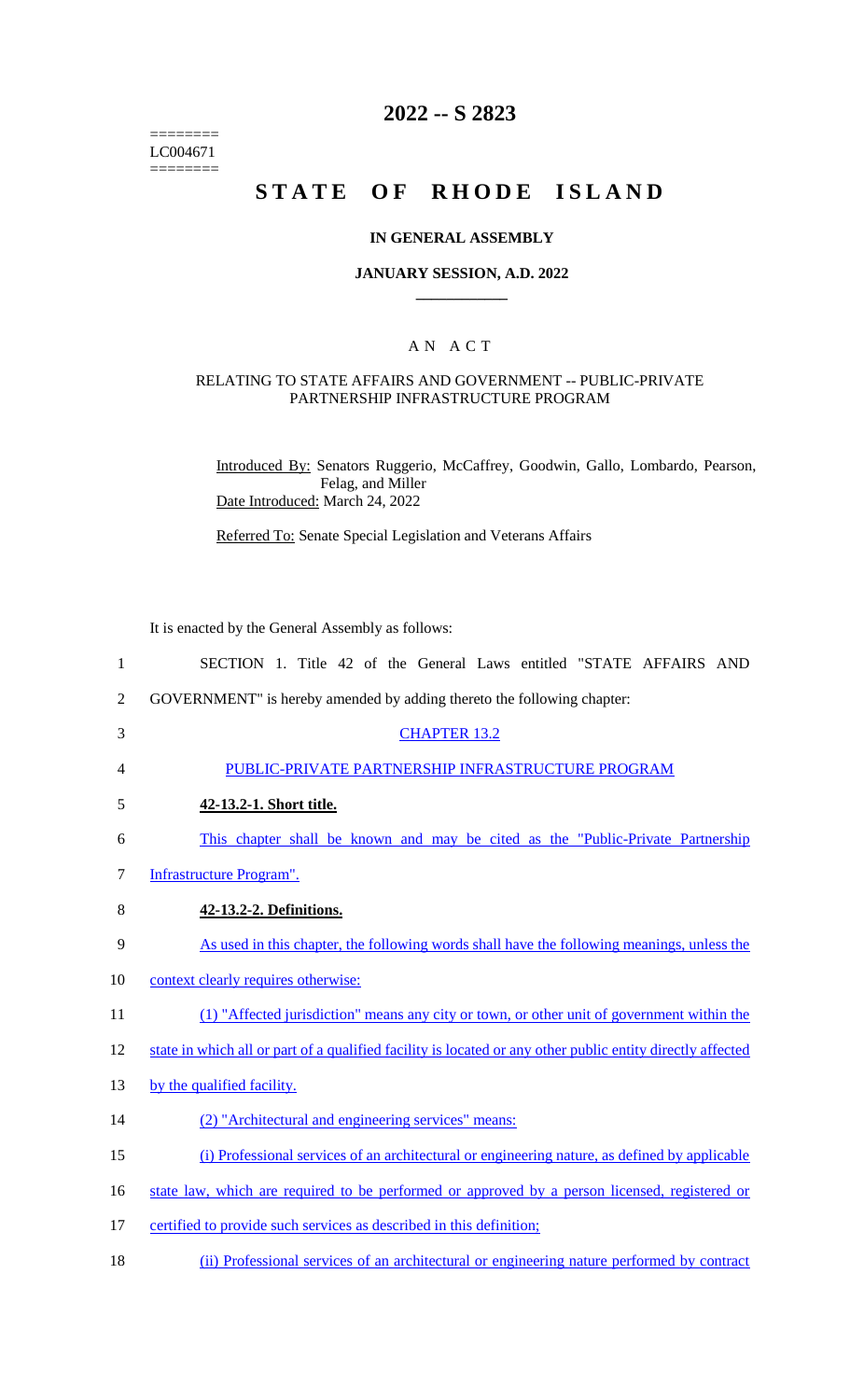that are associated with research, planning, development, design, construction, alteration or repair

of real property; and

 (iii) Such other professional services of an architectural or engineering nature or incidental services, which members of the architectural and engineering professions and employees thereof may logically or justifiably perform, including: studies, investigations, surveying, mapping, tests, evaluations, consultations, comprehensive planning, program management, conceptual designs, plans and specifications, value engineering, construction phase services, soils engineering, drawing reviews, preparation of operating and maintenance manuals and other related services. (3) "Construction" means the process of building, altering, repairing, improving or 10 demolishing any qualified facility, including any structure, building or other improvements of any 11 kind to real property. "Construction" shall not include the routine operation, routine repair or 12 routine maintenance of any existing qualified facility, including structures, buildings or real property. (4) "Contract" means any agreement, including a public-private agreement for the procurement, operation or disposal under this chapter of a qualified facility by the department. (5) "Contract modification" means any written alteration in specifications, delivery point, 17 rate of delivery, period of performance, price, quantity or other provisions of any contract 18 accomplished by mutual action of the parties to the contract. (6) "Contractor" means any person having a contract with the department pursuant to the provisions of this chapter. (7) "Cooperative purchasing" means procurement conducted by, or on behalf of, an affected jurisdiction. (8) "Department" means any department of state government in accordance with § 42-6-1. (9) "Design-build-finance-operate-maintain" means a project delivery method in which the department enters into a single contract for design, construction, finance, maintenance and operation of a qualified facility over a contractually defined period. Any potential available payments to be appropriated by the state while services are being provided by the contractor during 28 the contract period shall be identified in the request for proposals and contract. The financial amount and duration of such potential available payments and the terms and conditions upon which they may be appropriated shall be identified in the request for proposals and contract. (10) "Design-build-operate-maintain" means a project delivery method in which the 32 department enters into a single contract for design, construction, maintenance and operation of a qualified facility over a contractually defined period and all or a portion of the funds required to 34 pay for the services provided by the contractor during the contract period shall either be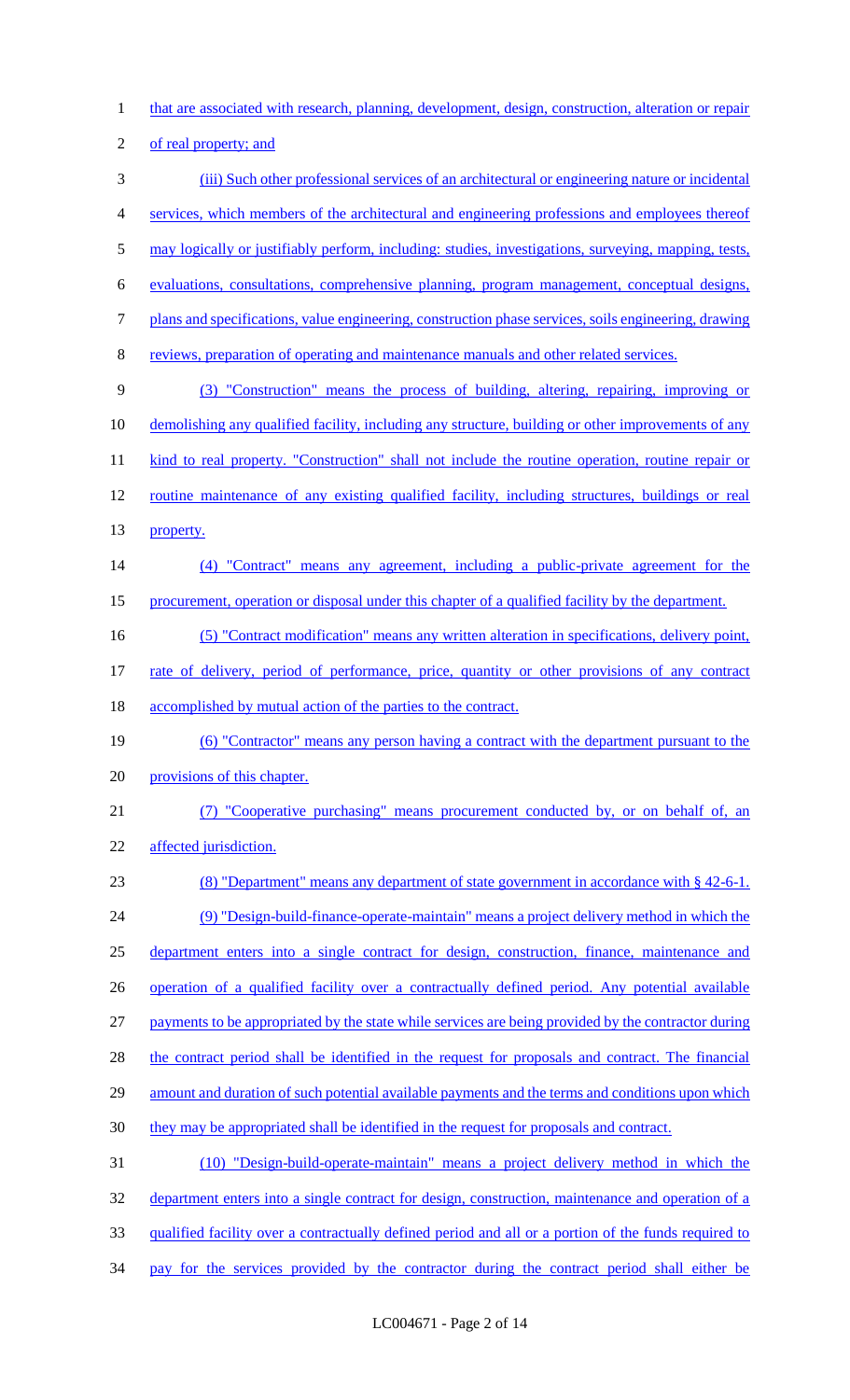1 appropriated by the state or by the department prior to award of the contract or secured by the state 2 or by the department through fare or user charges. 3 (11) "Design requirements" means the written description of the qualified facility or service 4 to be procured under this chapter including: 5 (i) Required features, functions, characteristics, qualities and properties required by the 6 department; 7 (ii) The anticipated schedule, including start, duration and completion; and 8 (iii) Estimated budgets as applicable to the specific procurement for design, construction, 9 operation and maintenance; provided, however, that design requirements may include drawings 10 and other documents illustrating the scale and relationship of the features, functions and 11 characteristics of the project. 12 (12) "Force majeure" means an uncontrollable force or natural disaster not within the power 13 of the operator or the state. 14 (13) "Independent peer reviewer services" means additional architectural and engineering 15 services provided to the department in design-build-operate-maintain or design-build-finance-16 operate-maintain procurements to confirm that the key elements of the professional engineering 17 and architectural design provided by the contractor are in conformance with the applicable standard 18 of care. 19 (14) "Maintenance" means and includes routine operation, routine maintenance, routine 20 repair, rehabilitation, capital maintenance, maintenance replacement and any other categories of 21 maintenance that may be designated by the department. 22 (15) "Material default" means failure of a contractor to perform any duties under a public-23 private agreement which jeopardizes delivery of adequate service to the public and remains 24 unsatisfied after a reasonable period of time and after the operator has received written notice from 25 the department of the failure. 26 (16) "Operate" means any action to operate, maintain, repair, rehabilitate, improve, equip 27 or modify a qualified facility, including the design and construction of repairs, improvements or 28 modifications to a qualified facility. 29 (17) "Operator" means a private entity that has entered into a public-private agreement to 30 provide design-build-finance-operate-maintain or design-build-operate-maintain services under 31 this chapter. 32 (18) "Private entity" means a natural person, corporation, general partnership, limited 33 liability company, limited partnership, joint venture, business trust, public benefit corporation, 34 nonprofit entity or other business entity.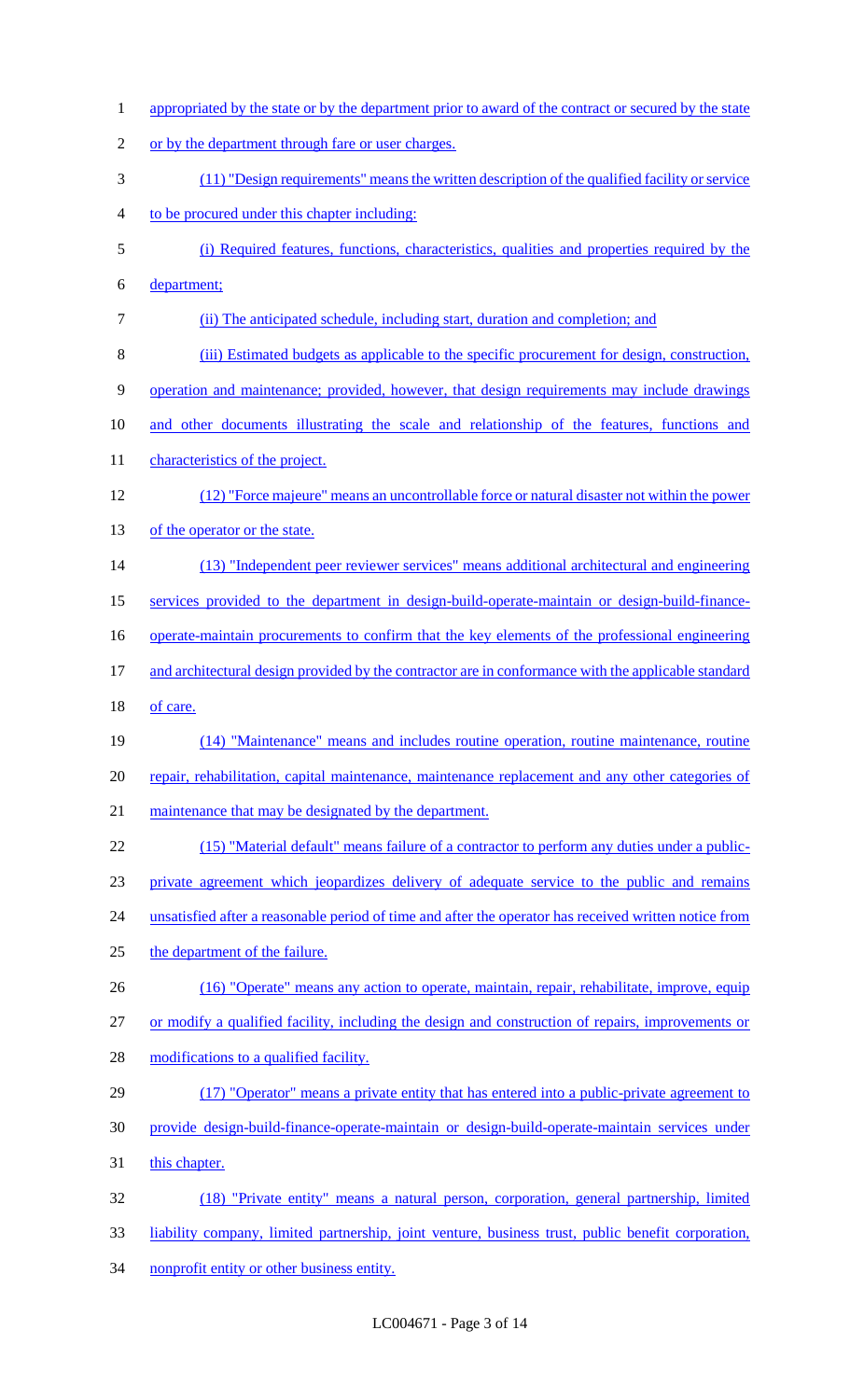1 (19) "Proposal development documents" means drawings and other design-related 2 documents that are sufficient to fix and describe the size and character of a qualified facility as to 3 architectural, structural, mechanical and electrical systems, materials and such other elements as 4 may be appropriate to the applicable project delivery method. 5 (20) "Public-private agreement" means the contract between a private entity/operator and 6 the department that relates to the development, financing, maintenance or operation of a qualified 7 facility subject to this chapter. 8 (21) "Qualified facility" or "facility", means a new or existing ferry, airport, public 9 transportation facility, terminal facility, vehicle parking facility, seaport facility, rail facility, 10 intermodal facility or similar facility open to the public and used for the transportation of persons 11 or goods, any building, structure or networks of buildings, structures, pipes, controls and 12 equipment, including rolling stock and equipment that provide transportation services, water supply 13 facility, water treatment intake and distribution facility, waste water treatment and collection 14 facility, waste treatment facility, hospital, library, school, educational facility, medical or nursing 15 care facility, recreational facility, state agency facility, public safety facility and any building, 16 structure, parking area, appurtenances or other property needed to operate such facility that is 17 subject to a public-private agreement. 18 (22) "Request for proposals" means all documents, whether attached to or incorporated by 19 reference, utilized for soliciting proposals for a qualified facility under this chapter. 20 (23) "Responsible bidder" means a person who has the capability in all respects to fully 21 perform the contract requirements, and the integrity and reliability to assure good faith 22 performance. 23 (24) "Responsive bidder" means a person who has submitted a bid which conforms in all 24 material respects to the invitation for bids. 25 (25) "User fees" means the rate, fee or other charges imposed by an operator or by the 26 department for use of all or part of a qualified facility. 27 (26) "Utility" means a privately, publicly or cooperatively owned line, facility or system 28 for producing, transmitting or distributing communications, cable television, power, electricity, 29 light, heat, gas, oil, crude products, water, steam, waste, storm water not connected with highway 30 drainage, or any other similar commodity, including any fire or police signal system or street 31 lighting system, which directly or indirectly serves the public. 32 **42-13.2-3. Establishment of special public-private partnership infrastructure**  33 **oversight commission.**  34 (a) There is hereby established a special public-private partnership infrastructure oversight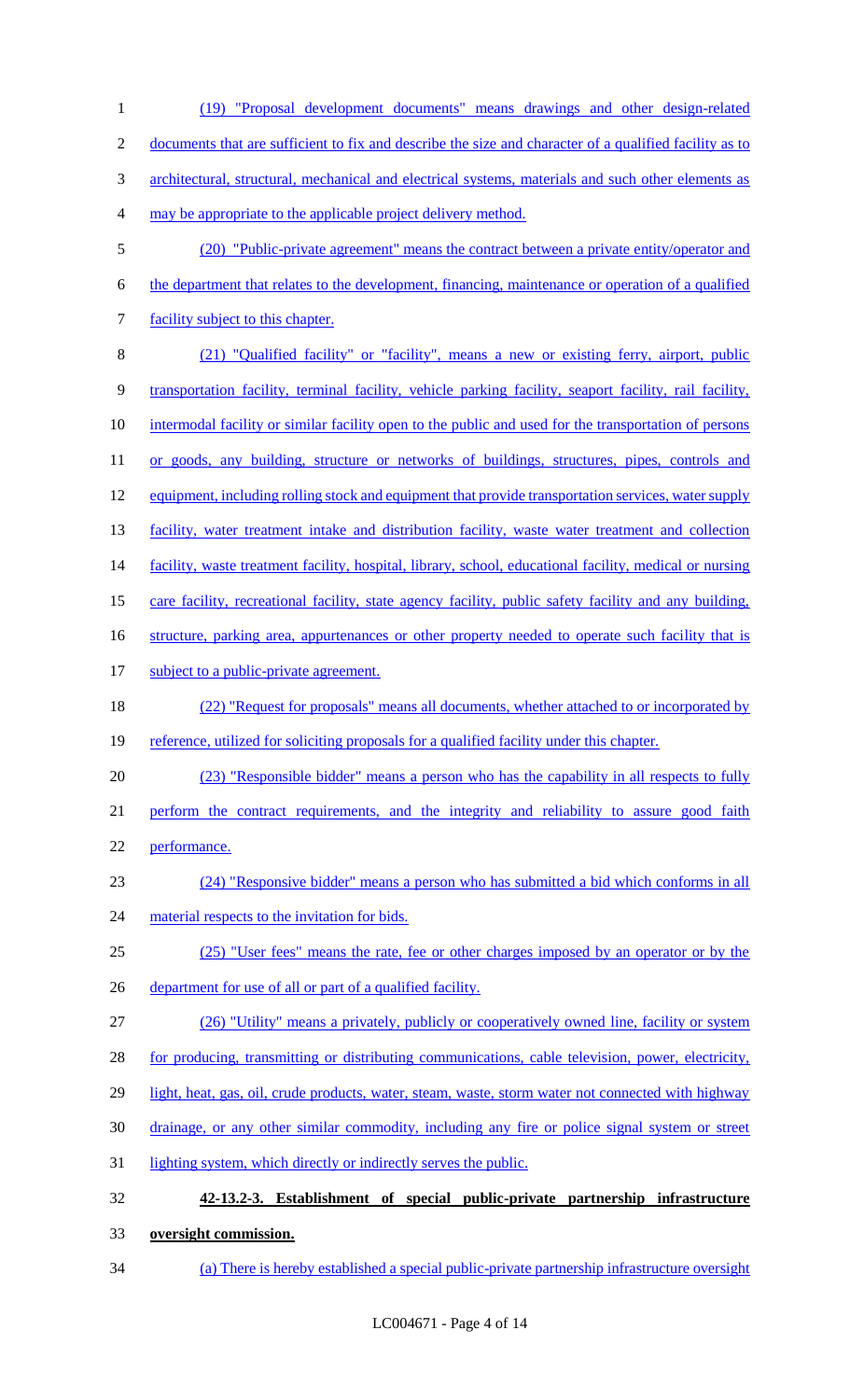1 commission to comment on and approve all requests for proposals for design-build-finance-

2 operate-maintain or design-build-operate-maintain services.

3 (b) The commission shall have seven (7) members and shall consist of four (4) members 4 to be appointed by the governor; one of whom shall be a representative from the Rhode Island 5 Society of Professional Engineers and three (3) of whom shall reside in different geographic regions 6 of the state for terms of two (2) years; one member to be appointed by the governor from a list 7 submitted by the speaker of the house of representatives for a term of two (2) years; and one 8 member to be appointed by the governor from a list submitted by the president of the senate for a 9 term of two (2) years; one member to be appointed by the governor from a list submitted by the 10 general treasurer, but who shall not be an employee thereof, for a term of two (2) years. Each 11 member of the commission shall be an expert with experience in either the fields of transportation, 12 law, construction, labor, engineering, real estate, public policy, public finance or management 13 consulting; provided, however, that one of the members appointed by the governor shall be an 14 expert in the field of public finance, and one member appointed by the governor shall be an expert 15 in the field of transportation. One of the members shall be appointed by the governor to serve as 16 chairperson of the commission. The members appointed by the governor may be eligible for 17 reappointment; provided, however, that no such member shall serve for more than three (3) terms. 18 (c)(1) No member shall have been a registered lobbyist, as defined in chapter 139.1 of title 19 42, for a period of at least five (5) years prior to his or her appointment, nor shall any commission 20 member have been a member or employee of the general assembly or an employee of the executive 21 branch for a period of two (2) years prior to his or her appointment. 22 (2) In the event that the department director was employed by an organization that has 23 business before the department, or any predecessor agency or authority, for a period of at least two 24 (2) years prior to his or her appointment, the governor shall appoint an appropriate replacement 25 from within the department to fulfill the duties of the department required by this chapter. 26 (d) Whenever the department notifies the commission of its intent to issue a request for 27 proposal for design-build-finance-operate-maintain or design-build-operate-maintain services, the 28 department shall submit a draft of the request for proposal to the commission for its review and 29 approval. Pursuant to § 42-13.2-4, no request for proposal shall be issued by the department for a 30 public-private agreement for design-build-finance-operate-maintain or design-build-operate-31 maintain services without the commission's written approval. The commission shall provide an 32 initial written response to the request for proposal within fifteen (15) days, and shall request any 33 information necessary to comply with subsection (e) of this section.

34 (e) For each request for proposal for design-build-finance-operate-maintain or design-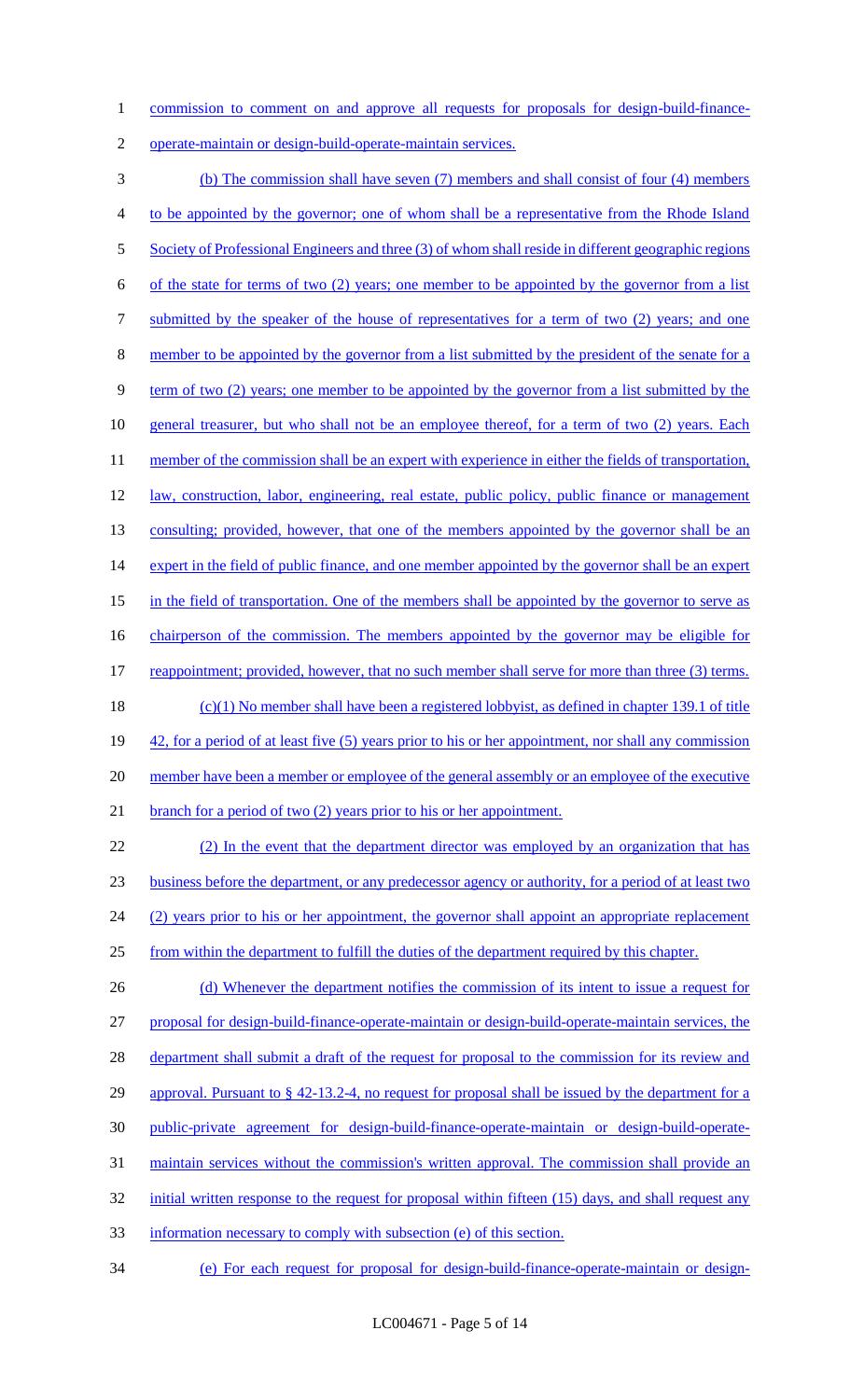- 1 build-operate-maintain services, the commission shall report on issues surrounding the request for
- proposal including, but not limited to:
- 3 (1) The status of current employees;
- (2) The policy and regulatory structure for overseeing a privately-operated facility and on-
- going legislative oversight;
- (3) Issues of taxation, profit-sharing and resolution of new revenue producing ideas;
- (4) Advertising and marketing;
- (5) Use of new technologies;
- (6) Lease terms and termination clauses;
- (7) Additional responsibilities by both the private infrastructure operator and the state
- 11 during the lease period;
- (8) The financial valuation of the state facility;
- (9) Issues of public concern; and
- 14 (10) The anticipated advantages of entering into the anticipated public-private agreement
- for design-build-finance-operate-maintain or design-build-operate-maintain services.
- (f) The report shall be delivered within thirty (30) days of the commission's approval of a
- request for proposal for design-build-finance-operate-maintain or design-build-operate-maintain
- 18 services to the director of administration, the house and senate committees on finance, the speaker
- 19 of the house and the senate president.
- (g) Any research, analysis or other staff support that the commission reasonably requires
- 21 shall be provided by the department.
- **42-13.2-4. Issuance of contracts.**
- (a) Notwithstanding any general or special law to the contrary, the director of the
- 24 department, in conjunction with the special public-private partnership infrastructure oversight
- commission established in § 42-13.2-3, may solicit proposals and enter into contracts for design-
- 26 build-finance-operate-maintain or design-build-operate-maintain services with that responsible and
- responsive bidder submitting the proposal that is most advantageous to the department through the
- 28 sale, lease, operation and maintenance of a facility within the state; provided, however, that the
- 29 proposal shall be in full compliance with all applicable requirements of federal, state and local law,
- including chapters 13, 14.1 and 14.3 of title 37; provided further, that any such contract shall not
- 31 be subject to the competitive bid requirements set forth in chapter 2 of title 37; and provided further,
- that each such contract shall be awarded pursuant to chapter 13 of title 37.
- (b) In soliciting and selecting a private entity/operator with which to enter into a public-
- private agreement for design-build-finance-operate-maintain or design-build-operate-maintain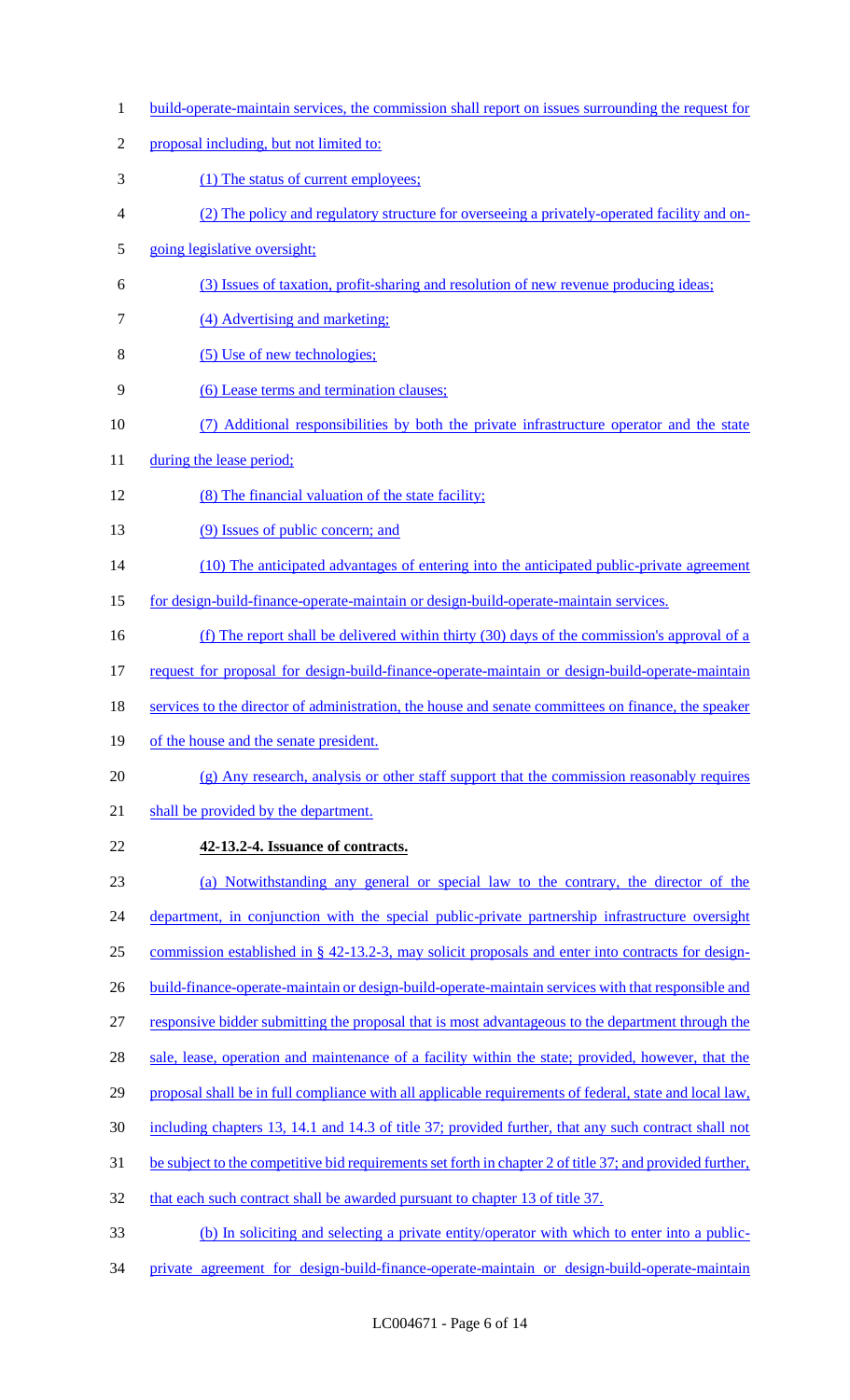| $\mathbf{1}$   | services, the department shall utilize the following competitive sealed proposals procurement          |
|----------------|--------------------------------------------------------------------------------------------------------|
| $\overline{2}$ | approach:                                                                                              |
| 3              | (1) Each request for proposals for design-build-operate-maintain and design-build-finance-             |
| $\overline{4}$ | operate-maintain services;                                                                             |
| 5              | (i) Shall include design requirements, and shall provide notice that the contractor is                 |
| 6              | required to comply with $\S$ 37-13-6, and that all contractors and subcontractors performing or        |
| $\tau$         | assisting in work on the project worksite shall pay their laborers, mechanics, teamsters, other craft  |
| 8              | members and employees employed under the contract no less than the locally prevailing wage and         |
| 9              | benefits for corresponding work on similar projects in the state;                                      |
| 10             | (ii) Shall solicit proposal development documents; and                                                 |
| 11             | (iii) May, if the department determines that the cost of preparing proposals is high,                  |
| 12             | considering the size, estimated price and complexity of the procurement:                               |
| 13             | (A) Prequalify responsible bidders by issuing a request for qualifications in advance of the           |
| 14             | request for proposals; and                                                                             |
| 15             | (B) Select a short list of responsible bidders prior to discussions and evaluations, if the            |
| 16             | number of proposals that will be short-listed is stated in the request for proposals and prompt public |
| 17             | notice is provided to all bidders as to which proposals have been short-listed; or                     |
| 18             | (C) Pay stipends to unsuccessful bidders; provided, however, that the amount of such                   |
| 19             | stipends and the terms under which such stipends shall be paid shall be included in the request for    |
| 20             | proposals;                                                                                             |
| 21             | (2) Adequate public notice of the request for proposals, posted and published on the                   |
| 22             | department's website at least three (3) weeks prior to the deadline for submission of proposals, with  |
| 23             | an opportunity for public comment, shall be provided;                                                  |
| 24             | (3) Proposals shall be opened so as to avoid disclosure of contents to competing bidders               |
| 25             | during the process of negotiation and a register of proposals shall be prepared by the department      |
| 26             | and shall be open for public inspection after contract award; and                                      |
| 27             | $(4)(i)$ The request for proposals shall state the relative importance of price and other factors      |
| 28             | and sub factors, if any.                                                                               |
| 29             | (ii) Each request for proposals for design-build-operate-maintain and design-build-finance-            |
| 30             | operate-maintain:                                                                                      |
| 31             | (A) Shall state the relative importance of:                                                            |
| 32             | (I) Demonstrated compliance with the design requirements;                                              |
| 33             | (II) Bidder qualifications;                                                                            |
| 34             | (III) Financial capacity;                                                                              |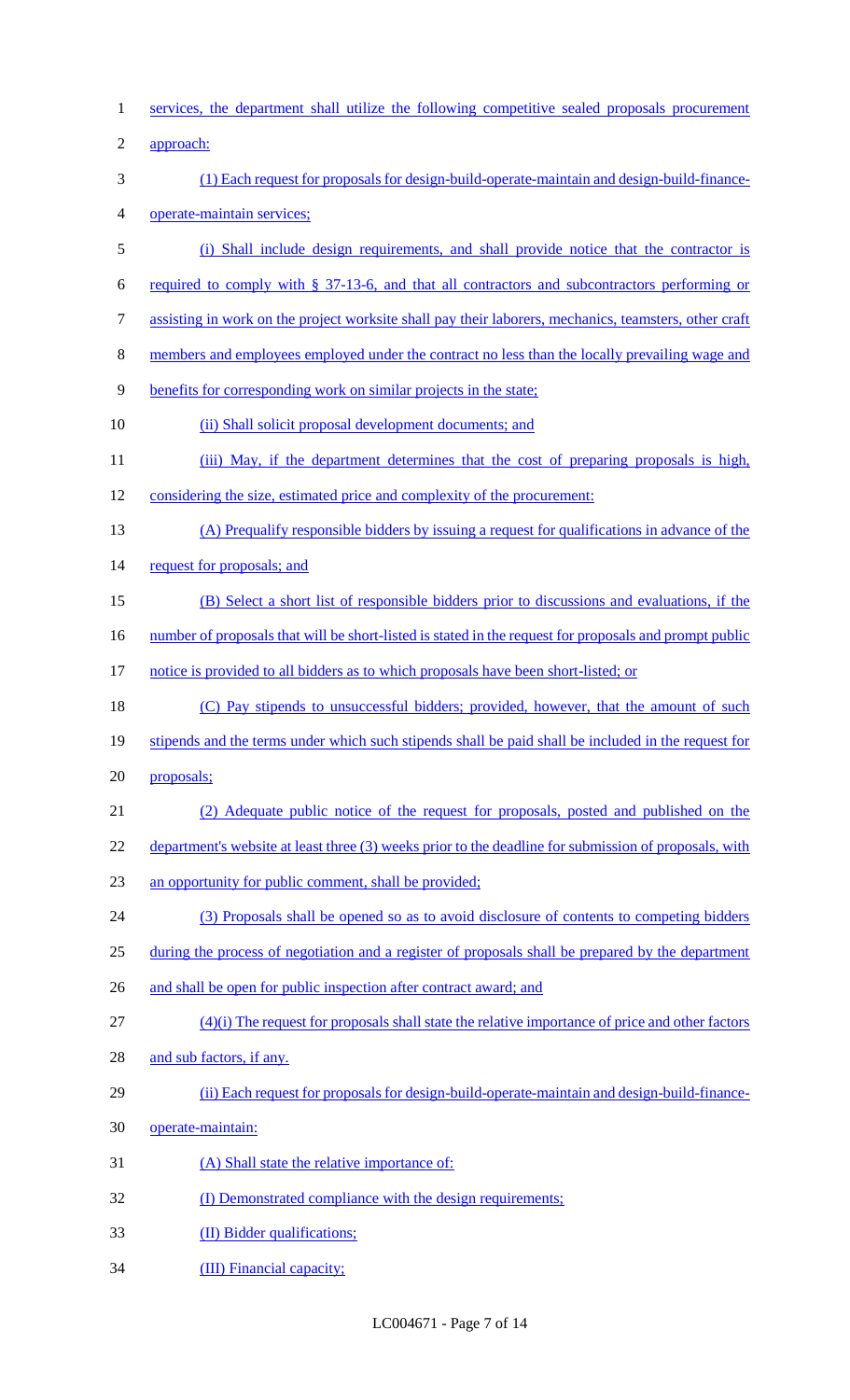| $\mathbf{1}$   | (IV) Project schedule;                                                                                    |
|----------------|-----------------------------------------------------------------------------------------------------------|
| $\overline{2}$ | (V) Elimination of existing public debt with respect to the facility;                                     |
| 3              | (VI) Lowest user charges or price over the term of the design-build-operate-maintain and                  |
| 4              | design-build-finance-operate-maintain contract; and                                                       |
| 5              | (VII) Other factors, if any;                                                                              |
| 6              | (B) Shall, if the contract price is estimated to exceed ten million dollars (\$10,000,000) or             |
| 7              | if the contract period of operations and maintenance is five (5) years or longer, or if circumstances     |
| 8              | established by the department require each bidder to identify an independent peer reviewer whose          |
| 9              | competence and qualification to provide such services shall be an additional evaluation factor in         |
| 10             | the award of the contract; and                                                                            |
| 11             | (C) Shall not include, as an evaluation factor in the award of the contract, the amount, if               |
| 12             | any, paid by a contractor to the department for procurement using design-build-operate-maintain           |
| 13             | and design-build-finance-operate-maintain.                                                                |
| 14             | (5) As provided in the request for proposals and under regulations issued by the department,              |
| 15             | discussions may be conducted with responsible bidders who submit proposals determined to be               |
| 16             | reasonably susceptible of being selected for award for the purpose of clarification to assure full        |
| 17             | understanding of, and responsiveness to, the solicitation requirements. Bidders shall be accorded         |
| 18             | fair and equal treatment with respect to any opportunity for discussion and revision of proposals,        |
| 19             | and such revisions may be permitted after submissions and prior to award for the purpose of               |
| 20             | obtaining best and final offers. In conducting discussions, there shall be no disclosure of any           |
| 21             | information derived from proposals submitted by competing bidders.                                        |
| 22             | (6) Award shall be made to the responsible bidder whose proposal conforms to the                          |
| 23             | solicitation and is determined in writing to be the most advantageous to the acquiring agency, taking     |
| 24             | into consideration the price and the evaluation factors set forth in the request for proposals. No        |
| 25             | other factors or criteria shall be used in the evaluation. The contract file shall contain the basis upon |
| 26             | which the award is made. Written notice of the award of a contract to the successful bidder shall be      |
| 27             | promptly provided to all bidders.                                                                         |
| 28             | (7) The department may provide debriefings that furnish the basis for the source selection                |
| 29             | decision and contract award.                                                                              |
| 30             | $(c)(1)$ A private entity/operator may request a review, prior to submission of a solicited               |
| 31             | proposal, by the department of administration that the private entity/operator has identified as          |
| 32             | confidential or proprietary to determine whether such administration is subject to disclosure             |
| 33             | pursuant to chapter 2 of title 38.                                                                        |
| 34             | (2) The department shall take appropriate action to protect confidential or proprietary                   |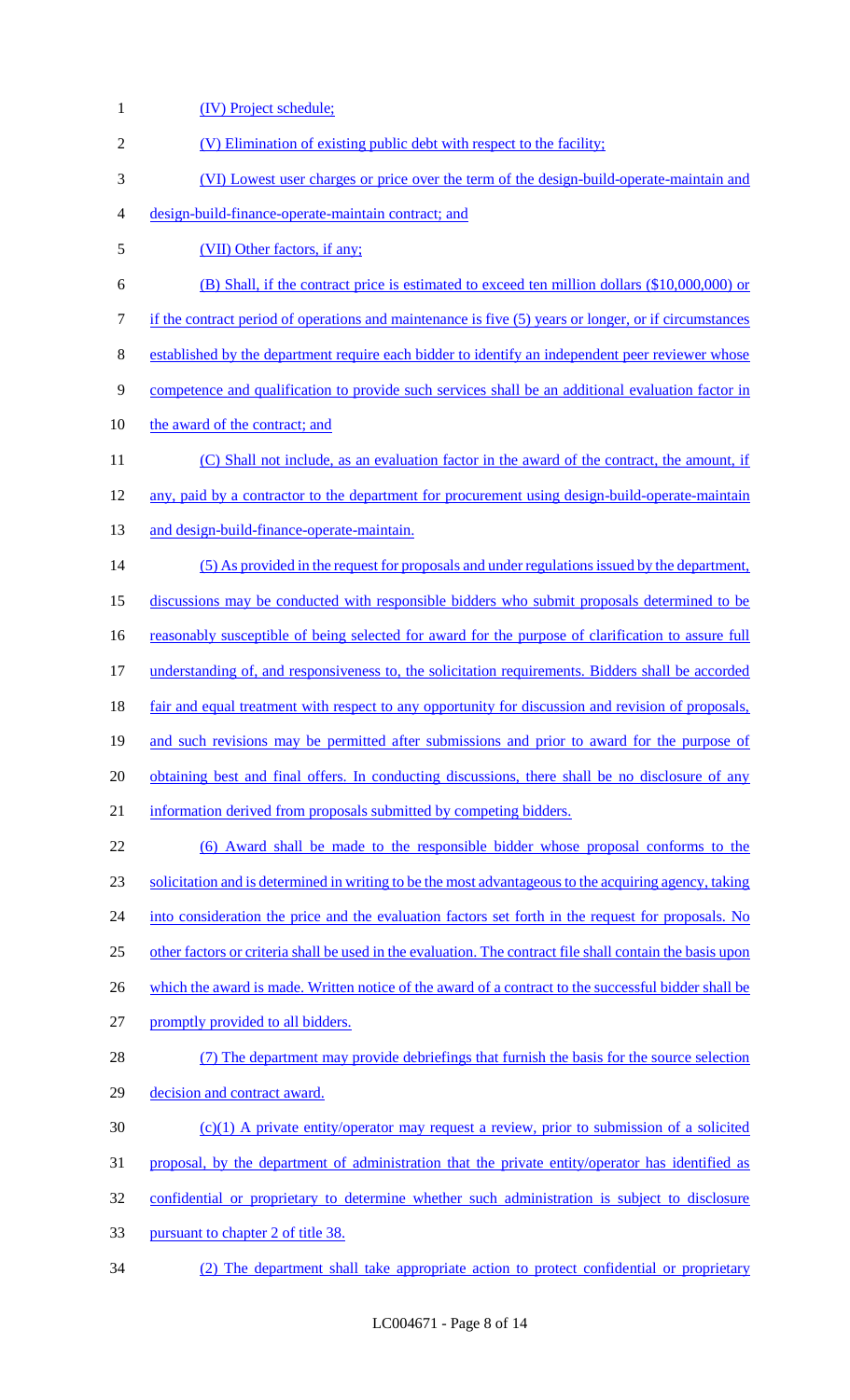- 1 information that a private entity/operator provides as part of a solicited proposal and that is exempt
- 2 from disclosure pursuant to chapter 2 of title 38.
- 

### 3 **42-13.2-5. Request for proposals - Content of public-private agreement.**

- 4 (a) The request for proposals shall contain the proposed form of contract or public-private 5 agreement to be executed between the successful bidder and the department upon award, and shall
- 6 have been approved as to content and form by the special public-private infrastructure oversight
- 7 commission and by the department before the request for proposals is issued, pursuant to §42-13.2-
- 8 4. The director of the department of administration or his or her designee shall have thirty (30) days
- 9 from the receipt of a draft of the proposed form of contract to notify the special public-private
- 10 infrastructure oversight commission in writing of any material objections to the draft form of
- 11 contract. Before issuing any request for proposal, the department shall prepare a written response
- 12 to reports submitted to it by the special public-private infrastructure oversight commission which
- 13 response shall state the basis for any substantial divergence between the actions of the department
- 14 and the recommendations contained in such reports of said commission. The department and the
- 15 successful bidder shall only make non-material changes in the content and form of the public-
- 16 private agreement contained in the request for proposals.
- 17 (b)(1) After selecting a solicited or unsolicited proposal for a public-private initiative, the
- 18 department shall enter into the public-private agreement for the subject facility with the selected
- 19 private entity/operator.
- 20 (2) An affected jurisdiction may be a party to a public-private agreement entered into by
- 21 the department and a selected private entity/operator or combination of private entities.
- 22 (c) A public-private agreement under this chapter shall provide for the following:
- 23 (1) The planning, acquisition, engineering, financing, development, design, construction,
- 24 reconstruction, replacement, improvement, maintenance, management, repair, leasing or operation
- 25 of a facility including provisions for the replacement and relocation of utility facilities;
- 26 (2) The term of the public-private agreement, which shall not exceed fifty (50) years
- 27 without written approval of the governor;
- 28 (3) The type of property interest, if any, the private entity/operator shall have in the facility;
- 29 (4) A description of the actions the department may take to ensure proper maintenance of
- 30 the facility;
- 31 (5) Whether user fees will be collected on the facility and the basis by which such user fees
- 32 shall be determined and modified;
- 33 (6) Compliance with applicable federal, state and local laws;
- 34 (7) Grounds for termination of the public-private agreement by the department or private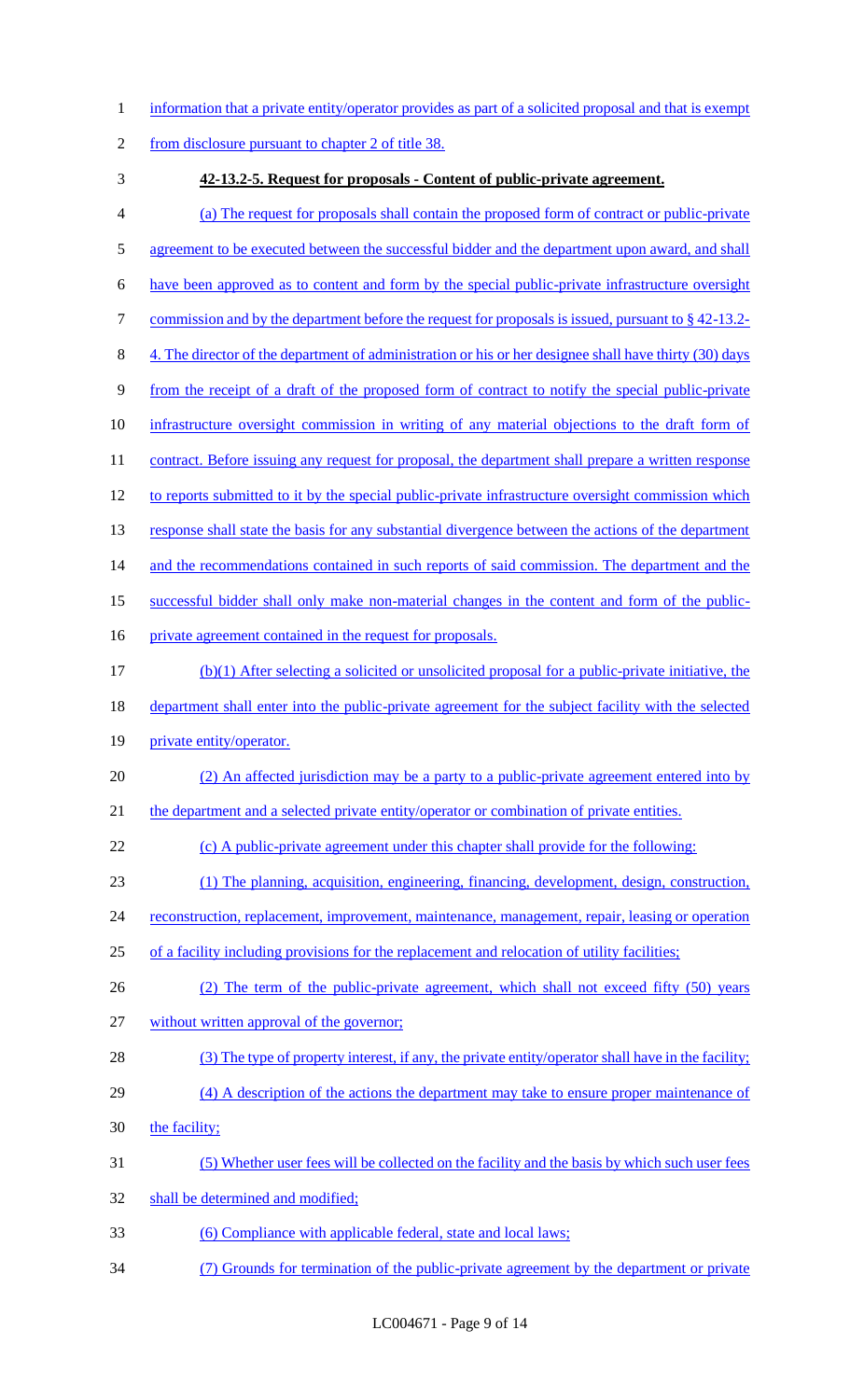- 1 entity/operator;
- 2 (8) Procedures for amendment of the agreement by mutual agreement and for changes in
- 3 the agreement by written order from the department;
- 4 (9) Review and approval by the department of the private entity/operator's plans for the
- 5 development and operation of the facility;
- 6 (10) Inspection by the department and the independent peer reviewer of the design and
- 7 construction of, or improvements to, the facility;
- 8 (11) Maintenance by the private entity/operator of a policy of liability insurance or self-
- 9 insurance reasonably acceptable to the department;
- 10 (12) Filing by the private entity/operator, on a periodic basis, of appropriate financial
- 11 statements in a form acceptable to the department;
- 12 (13) Filing by the private entity/operator, on a periodic basis, of traffic reports, service
- 13 quality standards, ridership reports, on time performance reports, or other reports identified by the
- 14 department, in a form acceptable to the department;
- 15 (14) Financing obligations of the private entity/operator and the department;
- 16 (15) Apportionment of expenses between the private entity/operator and the department;
- 17 (16) The rights and duties of the private entity/operator, the department, and other state and
- 18 local governmental entities with respect to use of the facility;

19 (17) The rights and remedies available in the event of default or delay;

- 20 (18) The terms and conditions of indemnification of the private entity/operator by the
- 21 department, as required by applicable law;
- 22 (19) Assignment, subcontracting or other delegation of responsibilities of the private entity/
- 23 operator or the department under the agreement to third parties, including other private entities and
- 24 other state agencies;
- 25 (20) Sale or lease to the private entity/operator of private property related to the facility;
- 26 (21) If, and how, the parties shall share costs of development of the project;
- 27 (22) If, and how, the parties shall allocate financial responsibility for cost overruns;
- 28 (23) Liability for nonperformance;
- 29 (24) Any incentives for performance;
- 30 (25) Any accounting and auditing standards to be used to evaluate progress on the project;
- 31 (26) The private entity/operator's plans to obtain a labor and material payment bond, in
- 32 accordance with chapter 2 of title 37, covering all construction, reconstruction or maintenance,
- 33 including capital maintenance, work of the project and require the payment of prevailing wages for
- 34 labor performed on the project in accordance with chapters 13, 14.1 and 14.3 of title 37;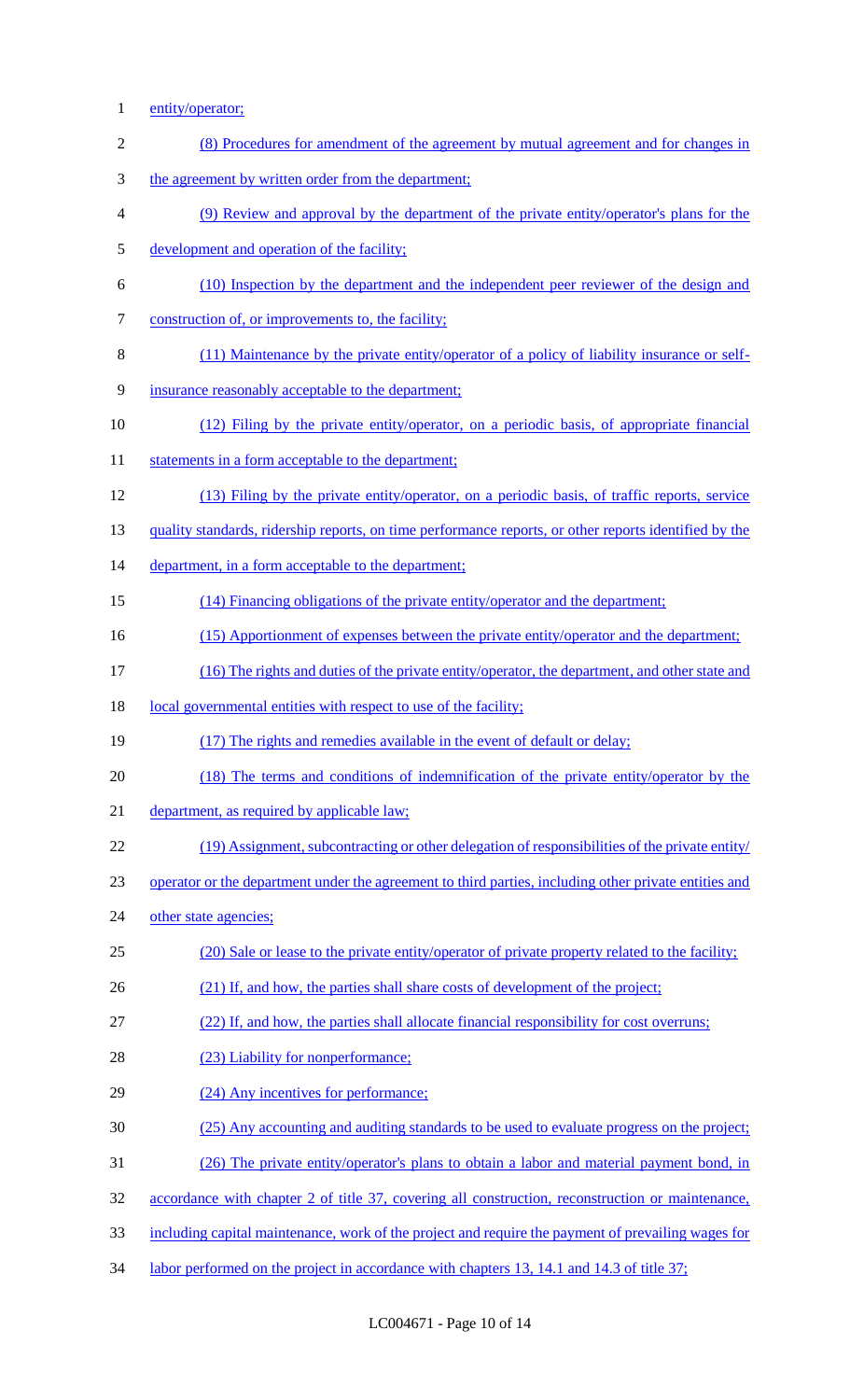| $\mathbf{1}$   | (27) The private entity/operator's plans for labor harmony for the entire term of the                    |
|----------------|----------------------------------------------------------------------------------------------------------|
| $\mathfrak{2}$ | agreement, including construction, reconstruction and capital and routine maintenance and                |
| 3              | adequate remedies to address the private entity/operator's failure to maintain labor harmony which       |
| 4              | shall include, but not be limited to, assessment of liquidated damages and contract termination;         |
| 5              | $(28)$ Traffic enforcement and other policing issues, subject to § 42-13.2-11, including any             |
| 6              | reimbursement by the private entity/operator for such services; and                                      |
| 7              | (29) Other terms and conditions.                                                                         |
| 8              | 42-13.2-6. End of term or termination of public-private agreement.                                       |
| 9              | Upon the end of the term of the public-private agreement or in the event of termination of               |
| 10             | the public-private agreement, the department and duties of the private entity/operator shall cease,      |
| 11             | except for any duties and obligations that extend beyond the termination as provided in the public-      |
| 12             | private agreement, and all the rights, title and interest in such qualified facility shall revert to the |
| 13             | department and shall be dedicated to the department for public use.                                      |
| 14             | 42-13.2-7. Rights of department upon material default by a private entity/operator.                      |
| 15             | (a) Upon the occurrence and during the continuation of a material default by a private                   |
| 16             | entity/operator, not caused by an event of force majeure, and upon the failure by the private            |
| 17             | entity/operator acting in the capacity as a contractor or its financing institution on the contractor's  |
| 18             | behalf, to cure such material default within thirty (30) days of written notice of such default by the   |
| 19             | department, the department of administration may:                                                        |
| 20             | (1) Elect to take over the facility, including the succession of all right, title and interest in        |
| 21             | the facility; and                                                                                        |
| 22             | (2) Terminate the public-private agreement and exercise any other rights and remedies                    |
| 23             | available.                                                                                               |
| 24             | (b) In the event that the department elects to take over a facility under subsection (a) of this         |
| 25             | section, the department:                                                                                 |
| 26             | (1) Shall make interim payments, on behalf of the contractor and for the contractor's                    |
| 27             | account, of any amounts subject to a mechanics lien law of the state;                                    |
| 28             | (2) May develop and operate the facility, impose user fees for the use of the facility and               |
| 29             | comply with any service contracts; and                                                                   |
| 30             | (3) May solicit proposals for the maintenance and operation of the facility under $\S$ 42-13.2-          |
| 31             | <u>4.</u>                                                                                                |
| 32             | 42-13.2-8. Issue and sale of bonds or notes of the department.                                           |
| 33             | $(a)(1)$ The department may request authorization from the state to issue and sell bonds or              |
|                |                                                                                                          |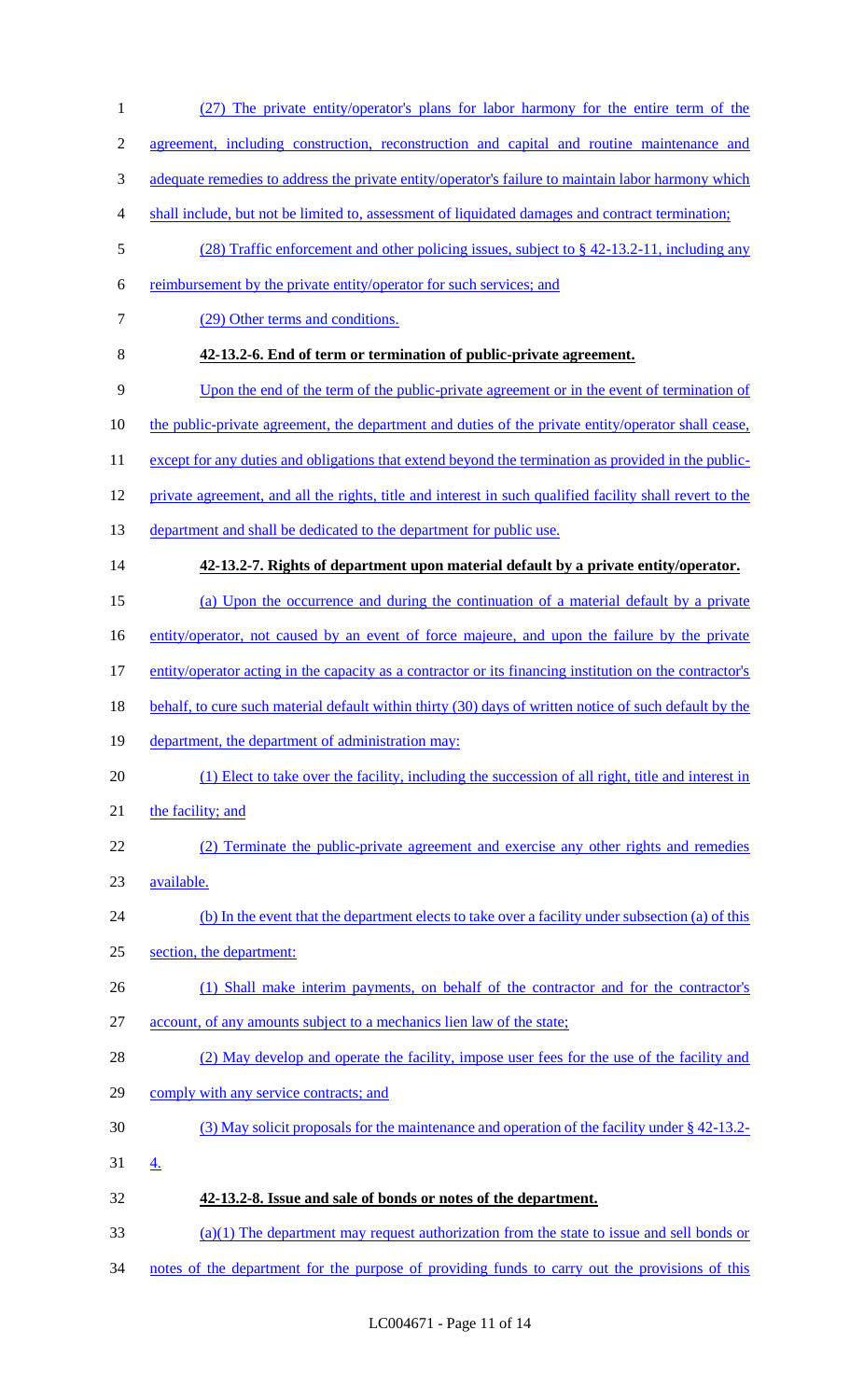1 chapter, with respect to the development, financing or operation of a facility or the refunding of any bonds or notes, together with any costs associated with the transaction. (2) Any bond or note issued under this section: (i) Constitutes the corporate obligation of the department; (ii) Shall not constitute a debt of the state within the meaning or application of the constitution of the state; and (iii) Shall be payable solely as to both principal and interest from: (A) The revenues from a lease to the department, if any; (B) Proceeds of bonds or notes, if any; (C) Investment earnings on the proceeds of bonds or notes; or 11 (D) Other funds available to the department for such purpose. (b)(1) For the purpose of financing a facility, the department and operator may apply for, 13 obtain, issue and use private activity bonds available under any federal law or program. 14 (2) Any bonds, debt, other securities or other financing issued for the purposes of this chapter, shall not be considered a debt of the state or any political subdivision thereof or a pledge 16 of the full faith and credit of the state or any political subdivision of the state. (c) Nothing in this section shall be construed as a prohibition on a local government or any authority of the state to issue authorized bonds for infrastructure projects. **42-13.2-9. Acceptance of funds from the federal government and other sources.**  20 (a)(l) The department may accept from the federal government or any of its agencies funds 21 that are available to the state for carrying out the provisions of this chapter, whether the funds are made available by grant, or other financial assistance. (2) The department may enter into agreements or other arrangements with the federal 24 government or any of its agencies as may be necessary for carrying out the purposes of this chapter. (b) The department may accept from any source any grant, donation, gift or other form of 26 conveyance of land, money, other real or personal property or other item of value made to the state or the department for carrying out the purpose of this chapter. (c) Any facility may be financed in whole or in part by contribution of any funds or property 29 made by any private entity/operator or affected jurisdiction that is party to a public-private agreement under this chapter. (d) The department may combine federal, state, local and private funds to finance a facility 32 under this chapter. **42-13.2-10. Exercise of power of eminent domain.**  The state of Rhode Island may exercise the power of eminent domain to acquire property,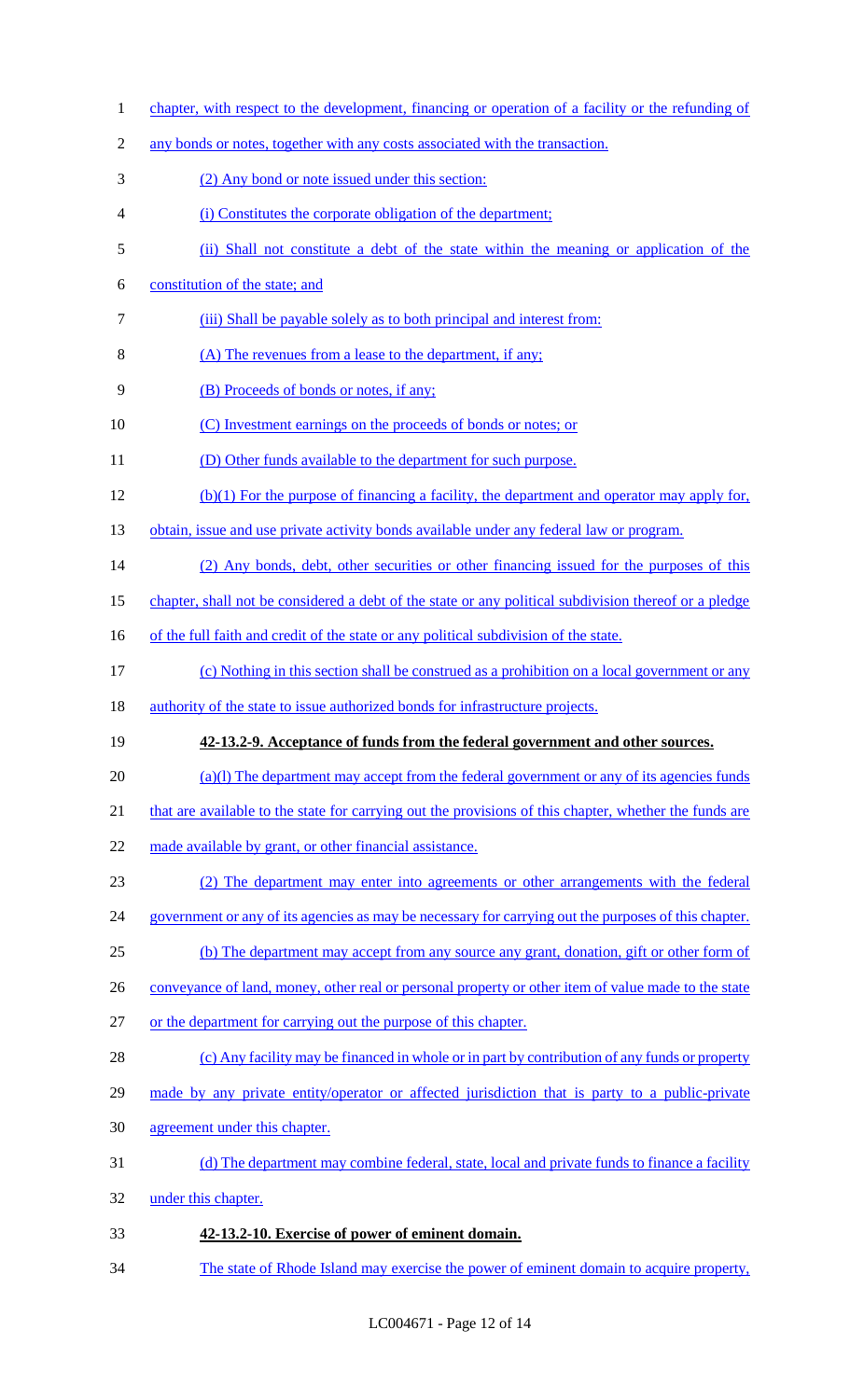- 1 rights of way or other rights in property for projects that are part of a public-private agreement for
- 2 design-build-finance-operate-maintain or design-build-operate-maintain services.

# 3 **42-13.2-11. Sovereign immunity.**

- 4 Nothing in this chapter shall limit any waiver of the sovereign immunity of the state or any
- 5 officer or employee of the state or any officer or employee of the state with respect to the
- 6 participation in or approval of all or any part of the facility or its operation.
- 7 SECTION 2. This act shall take effect upon passage.

======== LC004671 ========